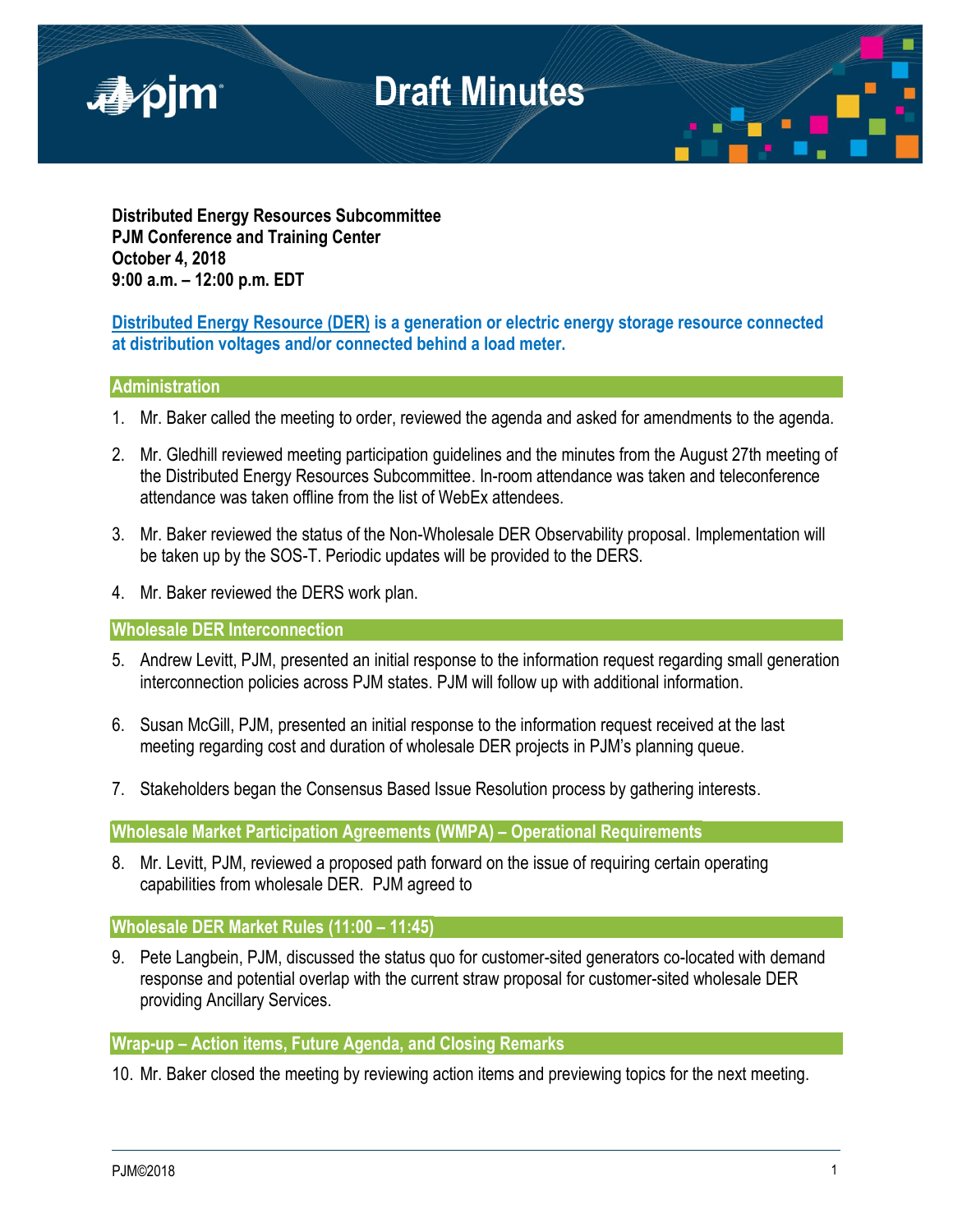

## **Draft Minutes**

#### **Future Meeting Dates**

#### **Attendance**

#### **Attendees Company Sector**

Scott Baker (Facilitator) **PJM Interconnection, LLC** Not Applicable Not Applicable Andrew Gledhill (Secretary) **PJM Interconnection, LLC** Not Applicable Drew Adams **A.F. Mensah, Inc. Community A.F. Mensah, Inc.** Other Supplier Tom Rutigliano **Achieving Equilibrium LLC Achieving Equilibrium LLC Changing Communication** Other Supplier Maria Robinson **Maria Robinson** Advanced Energy Economy, Inc. Not Applicable Not Applicable Ed Achaab **AEP Energy Partners, Inc.** Communication of the Supplier Supplier Ryan Dolan **American Municipal Power, Inc.** American Municipal Power, Inc. **Electric Distributor** Electric Distributor Kristin Rothey **American Municipal Power, Inc.** American Municipal Power, Inc. **Electric Distributor** Jim Benchek **American Transmission Systems, Inc.** Transmission Owner Chamerican Transmission Owner Brock Ondayko **Appalachain Power Company** Transmission Owner Company Transmission Owner David Canter **Appalachian Power Company Transmission Owner Company** Transmission Owner Kevin Kilgallen **Avangrid Renewables LLC** Generation Owner Generation Owner Stephen Kelly **Brookfield Energy Marketing LP Brookfield Energy Marketing LP CHI CHI** Other Supplier David Scarpignato **Calpine Energy Services, L.P.** Capine Energy Services, L.P. Rehan Gilani ConEdison Energy, Inc. ConEdison Energy, Inc. ConEdison Energy, Inc. ConEdison Energy, Inc. ConEdison Energy, Inc. Carl Johnson Customized Energy Solutions, Ltd.\* Not Applicable Customized Energy Solutions, Ltd.\* Not Applicable John Hemmert Dayton Power & Light Company (The) Transmission Owner John Horstmann **Dayton Power & Light Company (The)** Transmission Owner Company (The Company Che) Michael Natrin **Electric Distributor** Delmarva Power & Light Company **Electric Distributor** Electric Distributor Bram Wilson **Diamond State Generation Partners, LLC** Generation Owner Jim Davis Dominion Energy Marketing, Inc. Generation Owner Ken Jenkins **Communist Communist Communist Communist Communist Communist Communist Communist Communist Communist Communist Communist Communist Communist Communist Communist Communist Communist Communist Communist Communist** Corey Stancombe **Stance Energy Kentucky, Inc.** The Corey Stance Corey Stance Transmission Owner Nancy Connelly **Nancy Connelly Duke Energy Ohio, Inc.** The Connection of the Connection Owner and Duke Energy Ohio, Inc. The Connection of the Connection Owner John Peoples **Duquesne Light Company Transmission Owner** Transmission Owner Alex Rosenblatt **Alex Rosenblatt** Cuquesne Light Company **Transmission Owner** Transmission Owner Malcolm Ainspan **Energy Curtailment Specialists, Inc.** The Communication of the Supplier Bruce Campbell **EnergyConnect, Inc.** Communication Champion Cher Supplier

October 31, 2018 **9:00 a.m.** – 3:00 p.m. PJM Conference & Training Center/ WebEx November 30, 2018 **19:00 A.m.** – 3:00 p.m. **PJM Conference & Training Center/ WebEx** January 14, 2019 9:00 a.m. – 3:00 p.m. PJM Conference & Training Center/ WebEx February 4, 2019 **19:00 a.m.** – 3:00 p.m. **PJM Conference & Training Center/ WebEx** March 4, 2019 9:00 a.m. – 3:00 p.m. PJM Conference & Training Center/ WebEx April 15, 2019 9:00 a.m. – 3:00 p.m. PJM Conference & Training Center/ WebEx 9:00 a.m. – 3:00 p.m.<br>9:00 a.m. – 3:00 p.m. <br>PJM Conference & Training Center/ WebEx June 10, 2019 9:00 a.m. – 3:00 p.m. PJM Conference & Training Center/ WebEx July 15, 2019 9:00 a.m. – 3:00 p.m. PJM Conference & Training Center/ WebEx PJM Conference & Training Center/ WebEx September 9, 2019 **9:00 a.m.** – 3:00 p.m. PJM Conference & Training Center/ WebEx October 7, 2019 **19:00 a.m.** – 3:00 p.m. **PJM Conference & Training Center/ WebEx** November 18, 2019 **18. In the State of August 2018** 9:00 a.m. – 3:00 p.m. **PJM Conference & Training Center/ WebEx** December 16, 2019 **19:00 a.m.** – 3:00 p.m. **PJM Conference & Training Center/ WebEx**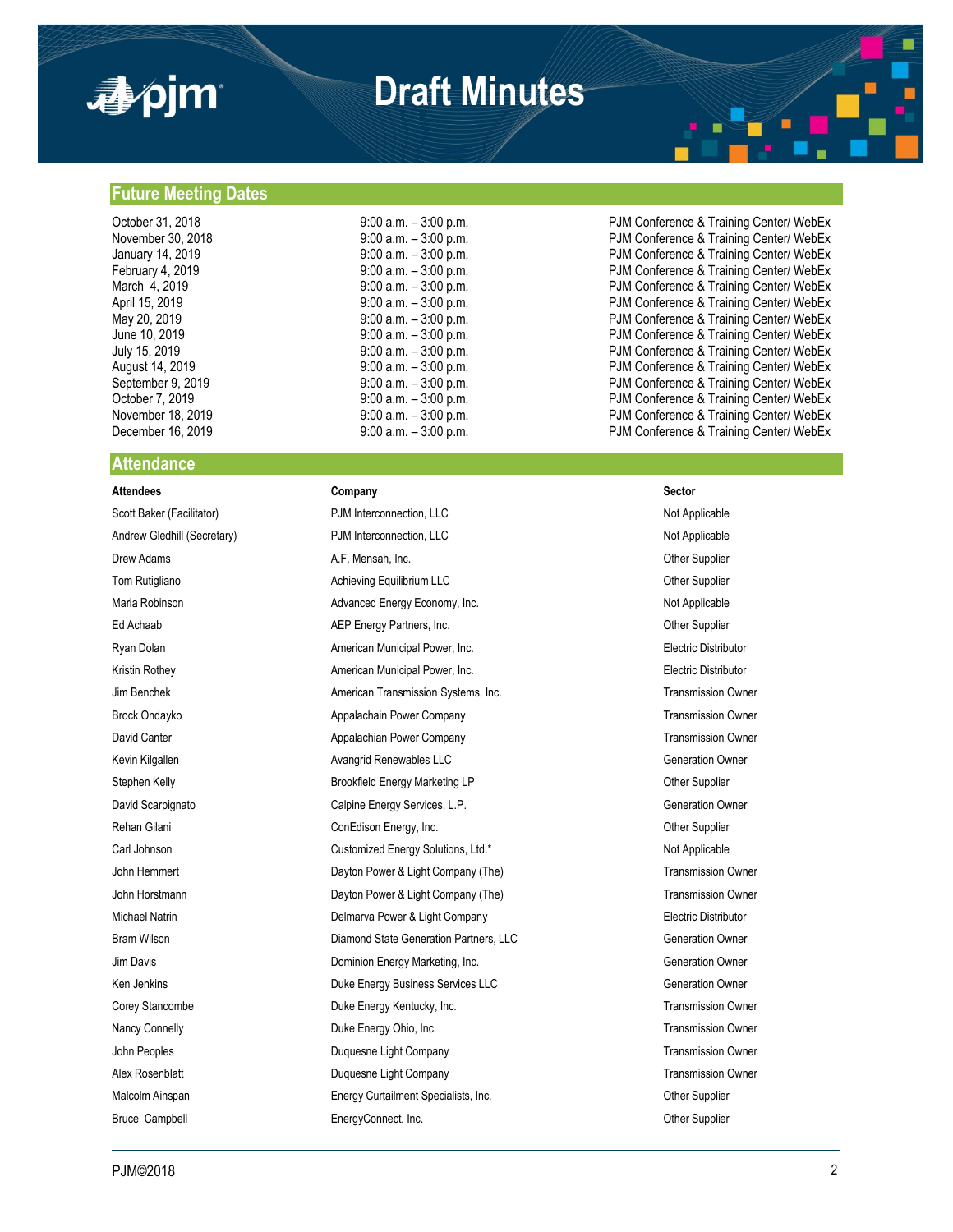

## **Draft Minutes**

Katie Guerry **EnerNOC, Inc.** Character Communication of the Supplier Character Communication of the Supplier Brian Kauffman **EnerNOC, Inc.** Communication Chern Supplier Chern Supplier Nathan Charles **National Englese Energy Not Applicable** Not Applicable Sharon Midgley **Exelon Business Services Company, LLC** Transmission Owner Chad Singer Fellon McCord Not Applicable Lou D'Alessandris **FirstEnergy Solutions Corp.** Transmission Owner Anne Rericha FirstEnergy Solutions Corp. Transmission Owner Corp. Transmission Owner Jon Schneider FirstEnergy Solutions Corp. Transmission Owner Sean Baur **Sean Baur** GlidePath Development LLC **Not Applicable** Not Applicable David Pratzon Not Applicable Communication Communication Communication Communication Communication Communication Communication Communication Communication Communication Communication Communication Communication Communicati John Webster **Internal Studies Community** Icetec.com, Inc. Community Community Community Chemister Other Supplier Megan Wisersky **Matison Gas & Electric Company** Madison Gas & Electric Company **CHACK** John Borkoski Not Applicable Not Applicable Maryland.gov Not Applicable Not Applicable David Mabry **McNees Wallace & Nurick LLC** Not Applicable Applicable Not Applicable Thomas Weeks **Michigan Public Power Agency Michigan Public Power Agency Generation Owner** Skyler Marzewski **Monitoring Analytics, LLC** Not Applicable Not Applicable George Kogut **New York Power Authority New York Power Authority New York Power Authority Other Supplier** Laurie Wiegand-Jackson **North America Power Partners LLC North America Power Partners LLC** Other Supplier Courtney Lang Courtney Lang NRG Power Marketing LLC Courtney Lang Generation Owner Yohannes Mariam Office of the Peoples Counsel for the District of Columbia End User Customer Christopher Wehr **Christopher Wehr** Christopher Wehr Christopher Wehr Christopher Mehr Christopher Owner Christopher Owner Adrien Ford Electric Distributor Cold Dominion Electric Cooperative Communication Electric Distributor Jenjira Knernschield Old Dominion Electric Cooperative Electric Distributor David Anders **Not Applicable** PJM Interconnection, LLC **Not Applicable** Not Applicable Madalyn Beban **National Community Community Community** PJM Interconnection, LLC Not Applicable Joseph Ciabattoni **Not Applicable** PJM Interconnection, LLC Not Applicable Not Applicable Jason Connell PJM Interconnection, LLC Not Applicable Danielle Croop **PJM Interconnection, LLC** Not Applicable **PJM Interconnection**, LLC Becky Davis **Example 20 Interconnection, LLC** Not Applicable Not Applicable James Dolan **National Properties Account PJM Interconnection, LLC** Not Applicable Not Applicable David Egan Not Applicable **PJM** Interconnection, LLC Not Applicable Not Applicable Zhenyu Fan **Not Applicable** PJM Interconnection, LLC Not Applicable Not Applicable Damon Fereshetian **PJM Interconnection, LLC** Not Applicable Not Applicable Andy Ford Not Applicable PJM Interconnection, LLC Not Applicable Not Applicable Suzanne Glatz **PJM Interconnection, LLC** Not Applicable Not Applicable Michele Greening **National PRIM Interconnection, LLC** Not Applicable Not Applicable Chantal Hendrzak **Natural Applicable** PJM Interconnection, LLC Not Applicable Not Applicable Rebecca Hilderbrand **PJM Interconnection, LLC** Not Applicable Not Applicable Pete Langbein **PHM Interconnection, LLC PHM Interconnection**, LLC Andrew Levitt Not Applicable PJM Interconnection, LLC Not Applicable Not Applicable Susan McGill **Subset Connection, CLC** and Applicable Duman McGill Not Applicable PJM Interconnection, LLC

Joseph Mulhern **Number 2008 PDM Interconnection, LLC** Not Applicable Not Applicable